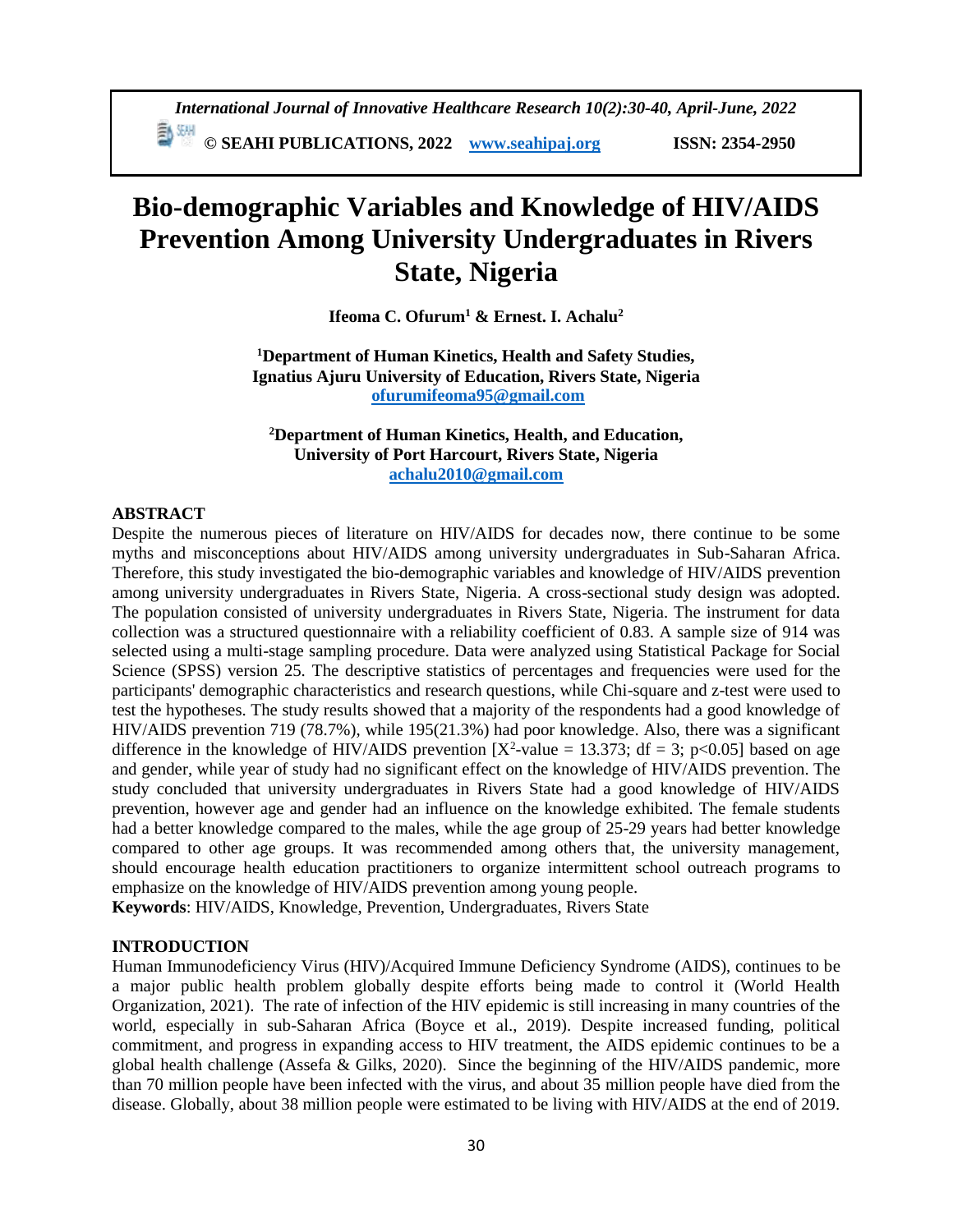An estimated 0.8% of individuals aged 15–49 years worldwide live with HIV/AIDS, although the burden continues to vary considerably between countries and regions. The World Health Organization (WHO) African region remains most severely affected, with nearly 1 in every 25 adults (4.1%) living with the infection and accounting for nearly two-thirds of the people living with HIV/AIDS worldwide (WHO, 2020).

Though the number of global deaths due to AIDS-related illness is declining, the number of newly reported infections is on a slower increase. There is an acknowledged burden of HIV/AIDS in Nigeria, just like in other sub-Saharan African countries. Joint United Nations Programme on HIV/AIDS (UNAIDS) had estimated about two-thirds of new HIV infections in West and Central Africa in 2019 to occur in Nigeria (Avert, 2018). The statistical report showed that six states in Nigeria accounted for 41% of the people living with HIV, including Kaduna, Akwa Ibom, Benue, Lagos, Oyo, and Kano States. HIV prevalence is highest in the South-South Zone of Nigeria and stands at 5.5%. It is lowest in the South East Zone, where there is a prevalence of 1.8%. There are higher rates of HIV in rural areas than in urban ones (National Agency for the Control of AIDS, 2019). People living with HIV in Nigeria as at 2021 were 1.7 million. That same year 49,000 individuals including children and adults died from AIDS-related illness, while those aged 15 and above were 37,000 in number (Statista, 2022).

Unfortunately, some people with HIV do not show symptoms until months or even years after contracting the virus (Eisinger et al., 2019). HIV has been defined by the World Health Organization as an infection that affects the immune system of the body, particularly the white blood cells called the CD4+ T lymphocytes cells (Laila et al., 2019). The virus destroys these cells thereby weakening the immunity of the individual, thus giving room for opportunistic infections to attack (Wong et al., 2020). AIDS is the final stage of the infection with HIV and it happens when the body's immune system has been badly damaged by the virus. The HIV/AIDS pandemic has become one of the lingering public health problems in recent times, and it is known to have a profound impact on the lives of those infected with it and their families. For example, the burden of HIV/AIDS has, according to Girum et al. (2018), declined in the last half-decade, which is likely attributable to considerable declines in incidence, massive scale-up of Antiretroviral Therapy (ART) coverage, and increased efforts to prevent transmission from mothers to their children. However, according to the authors, despite all the progress made in eradicating the menace, the message remains clear: HIV/AIDS is still a global problem.

Nigeria has a young population structure, as 62% of the population is within the age range of 0 to 24 years, and the median age is 18.1 years (Cincotta & Weber, 2021). The implication of this is that Nigeria has a great number of sexually vulnerable population to worry about. The youths are particularly vulnerable to HIV/AIDS for various reasons, including early sexual debut, negative peer pressure influence, the need to explore, and the desire to feel independent (Oluwole et al., 2020). Undergraduates typically fall within this age group, thus accounting for the greater part of the Nigerian population mostly affected by the virus. This makes it imperative for youths who are mostly sexually active to be knowledgeable about HIV/AIDS to help curb the spread and effect of the disease. Bio-demographic factors which may predict the level of knowledge of HIV/AIDS prevention by undergraduates include their age, gender, and year of study. The knowledge of HIV/AIDS prevention seems to increase with the age of the undergraduates (Abiodun et al., 2014). In addition, undergraduates who had spent more years as students in the university seemed to be more knowledgeable about HIV/AIDS prevention (Abiodun et al., 2014). Female students are regarded as having had more awareness about HIV/AIDS than their male counterparts (Masavkar and Naikwadi (2016). The phrase, Knowledge of HIV/AIDS prevention as used in this study refers to individuals' ability to understand or have an awareness about the means of preventing HIV/AIDS.

Although many behavioural research studies and public enlightenment campaigns on HIV/AIDS have been undertaken by both government and non-governmental organizations in the general public, myths and misconceptions about the disease still persist among young people, particularly university undergraduates therefore, this study focused on the level of knowledge on HIV/AIDS prevention among University undergraduates in Rivers State, Nigeria.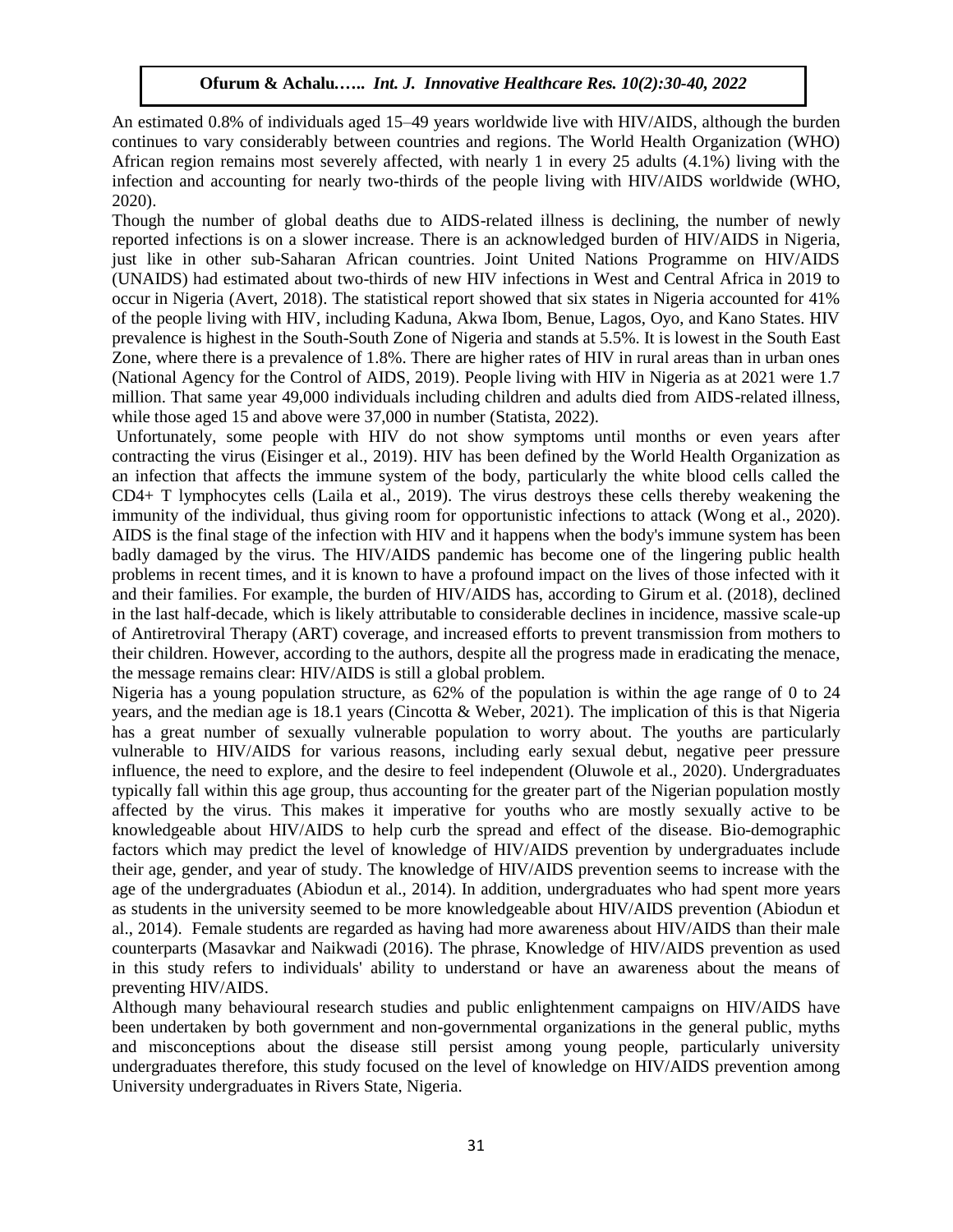### **Research Questions**

The study provided answers to the following research questions:

- 1. What is the level of knowledge of HIV/AIDS prevention among university undergraduates in Rivers State?
- 2. What is the influence of selected bio-demographic variables (age, gender, and year of study) on the knowledge of HIV/AIDS prevention among University undergraduates in Rivers State?

### **Hypothesis**

The following null hypothesis was postulated to guide the study and were tested at a 0.05 level of significance:

1. The bio-demographic variables (age, gender, and year of study) of the University undergraduates in Rivers State has no effect on the level of knowledge of HIV/AIDS prevention.

### **METHODOLOGY**

A cross-sectional survey design was adopted for this study. A population that consisted of 70,191 university undergraduates in Rivers State from November to December, 2020. The sample size of 1,004 was determined using the OpenEpi Version 3 software at a 95% confidence level. A multistage sampling procedure was used to select the final respondents for the study. To represent the total population of University undergraduates, two Universities – Rivers State University (RSU) and Ignatius Ajuru University of Education (IAUE) were picked as the study sites using the simple random technique. At the second stage, the proportionate stratified random sampling was used to determine the number of respondents selected from each school. Finally, at the third stage, the simple random sampling technique was used to select the students from the selected departments and years of study. The instrument for data collection was a self-administered questionnaire titled 'Socio-demographic variables and knowledge of HIV/AIDS Prevention Questionnaire (KHPQ); a 45 item Version of HIV knowledge Questionnaire (HIV-K-Q) adapted from Carey et al. (1997) with a response option of 'True or False'. The validity of the instrument was ascertained by three experts in health education. The reliability coefficient of the instrument was 0.82 which was determined after the reliability test using the Kuder-Richardson 21 statistics to test the dichotomous. Data was collected by a face-to-face delivery of the questionnaire to the respondents using four research assistants who were guided on how to administer the instrument. Data was analyzed using Statistical Product for Service Solution (SPSS V-25). Statistical tools such as percentage, and frequency, were used for the research questions, while chi-square and z-test set at 0.05 level of significance were used to test for the hypotheses.

# **Socio-demographic variables Frequency Percentage Age**  15-19yrs 20.9 20-24yrs 453 49.6 25-29yrs 219 24.0  $30 \text{ above}$   $51$   $5.6$ **Total 914 100.0 Gender**  Male 487 53.3 Female 427 46.7 **Total 914 100.0 Level of study** Year 1 204 22.3 Year 2 29.6 Year 3 223 24.4 Year 4 180 19.7 Year 5 36 3.9 **Total 914 100.0**

#### **RESULTS**

**Table 1: Socio-demographic variables of the respondents**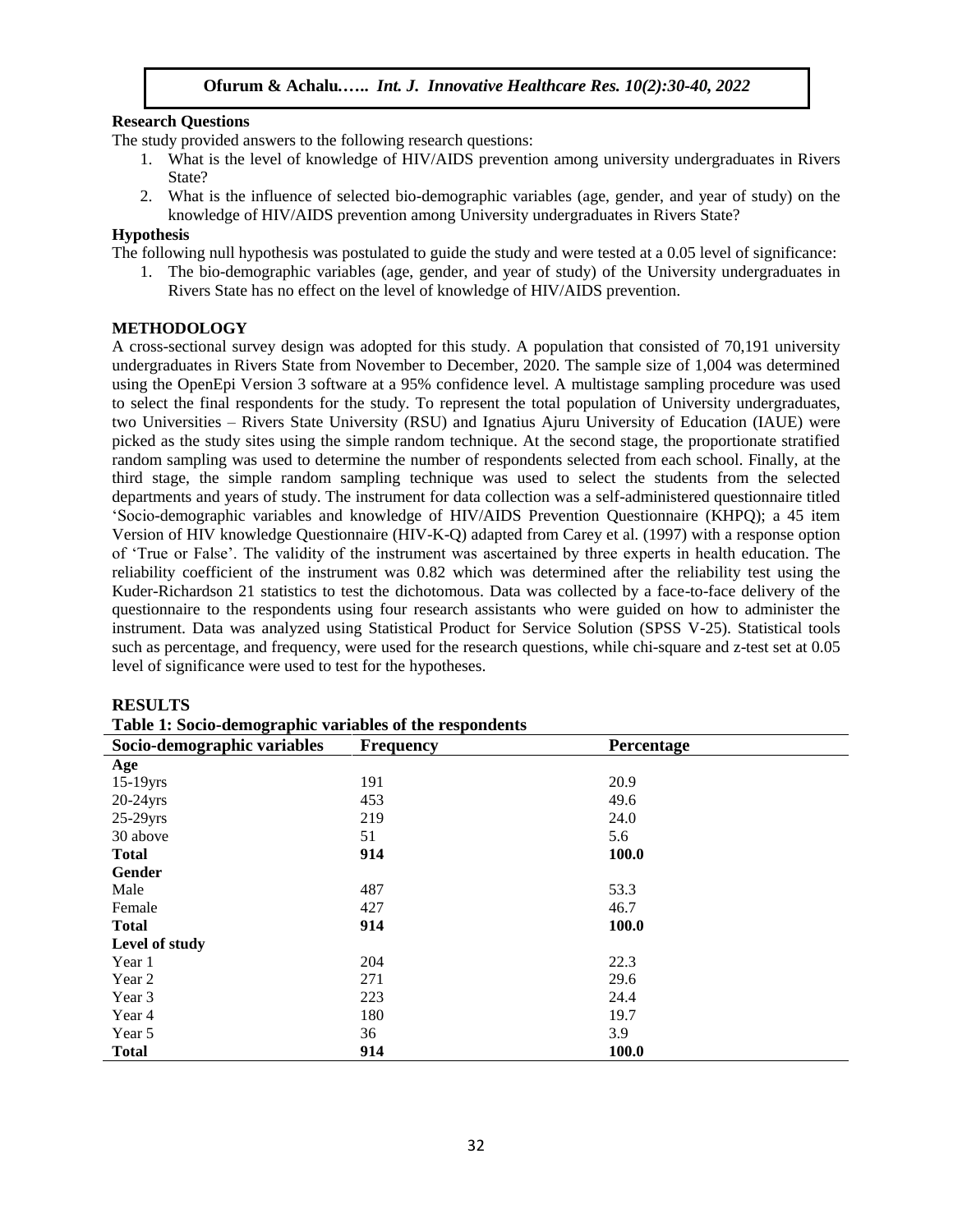Table 1 shows the percentage distribution of the socio-demographic characteristics of the respondents. The result showed that close to half 453(49.6%) of the respondents were within the age range of 20-24 years, 219(24.0%) were aged 25-29 years, 191(20.9%) were aged 15-19 years, while 51(5.6%) were within the age range of 15-19 years. The mean age of the respondents was  $22.72\pm4.084$  years. The table showed that more than half of the respondents 487(53.3%) were males, while 427(46.7%) were females. The result further showed that more than a quarter 271(29.6%) were in year two, 223(24.4%) were in year three, 204(22.3%) were in year one, 180(19.7%) were in year four, while 36(3.9%) were in year five.

| Table 2: Level of Knowledge on HIV/AIDS prevention among university undergraduates in Rivers |  |
|----------------------------------------------------------------------------------------------|--|
| <b>State</b>                                                                                 |  |

| <b>SN</b>    | <b>Items</b>                                                                                                             | <b>Responses</b>          | <b>Remark</b>               |             |
|--------------|--------------------------------------------------------------------------------------------------------------------------|---------------------------|-----------------------------|-------------|
|              |                                                                                                                          | <b>Correct</b><br>$F(\%)$ | <b>Incorrect</b><br>$F(\%)$ |             |
| $\mathbf{1}$ | Condoms used correctly and consistently can help prevent<br>HIV/AIDS (T)                                                 | 865(94.6)                 | 49(5.4)                     | High        |
| 2            | Having multiple partners puts one at risk of contracting<br>HIV/AIDS (T)                                                 | 852(93.2)                 | 62(6.8)                     | High        |
| 3            | Abstinence is one of the ways to prevent contracting<br>HIV/AIDS(T)                                                      | 772(84.5)                 | 142(15.5)                   | High        |
| 4            | Faithfulness to one uninfected partner only reduces the risk<br>of infection $(T)$                                       | 676(74.0)                 | 238(26.0)                   | High        |
| 5            | You can take emergency HIV drugs within 72 hours of<br>possible exposure to Prevent being infected with HIV/AIDS<br>(T)  | 563(61.6)                 | 351(38.4)                   | Moderate    |
| 6            | Having periodic check for HIV/AIDS is a means to prevent<br>infecting others $(T)$                                       | 818(89.5)                 | 96(10.5)                    | High        |
| 7            | Delaying first sexual experience is a way to prevent<br>HIV/AIDS (T)                                                     | 375(41.0)                 | 539(59.0)                   | Low         |
| 8            | Pregnant women with HIV ought to take their antiretroviral<br>drugs to Prevent passing the infection to their babies (T) | 814(89.2)                 | 99(10.8)                    | High        |
| 9            | Young people should seek information on sexual and<br>reproductive issues (T)                                            | 826(90.4)                 | 88(9.6)                     | High        |
| 10           | Drinking alcohol before sex can increase risky sexual<br>behaviour which could expose one to getting HIV (T)             | 589(64.4)                 | 325(35.6)                   | Moderate    |
|              | <b>Overall</b>                                                                                                           | 719(78.7)                 | 195(21.3)                   | <b>High</b> |

Decision:  $\leq 49\%$  = Poor knowledge; 50-69% = Moderate;  $\geq 70\%$  = Good

Table 2 showed the level of knowledge on HIV/AIDS prevention among University undergraduates. The result showed that overall, 719(78.8%) of the respondents had a good knowledge about prevention against HIV/AIDS, while less than one-quarter of the respondents, 195(21.3%), had poor knowledge. Good knowledge was expressed more on the correct and consistent use of condoms to help prevent HIV/AIDS 865(94.6%), while a poor knowledge was expressed more on the delay of first sexual experience as a means of preventing HIV/AIDS with less than half 375(41.0%) answering it correct.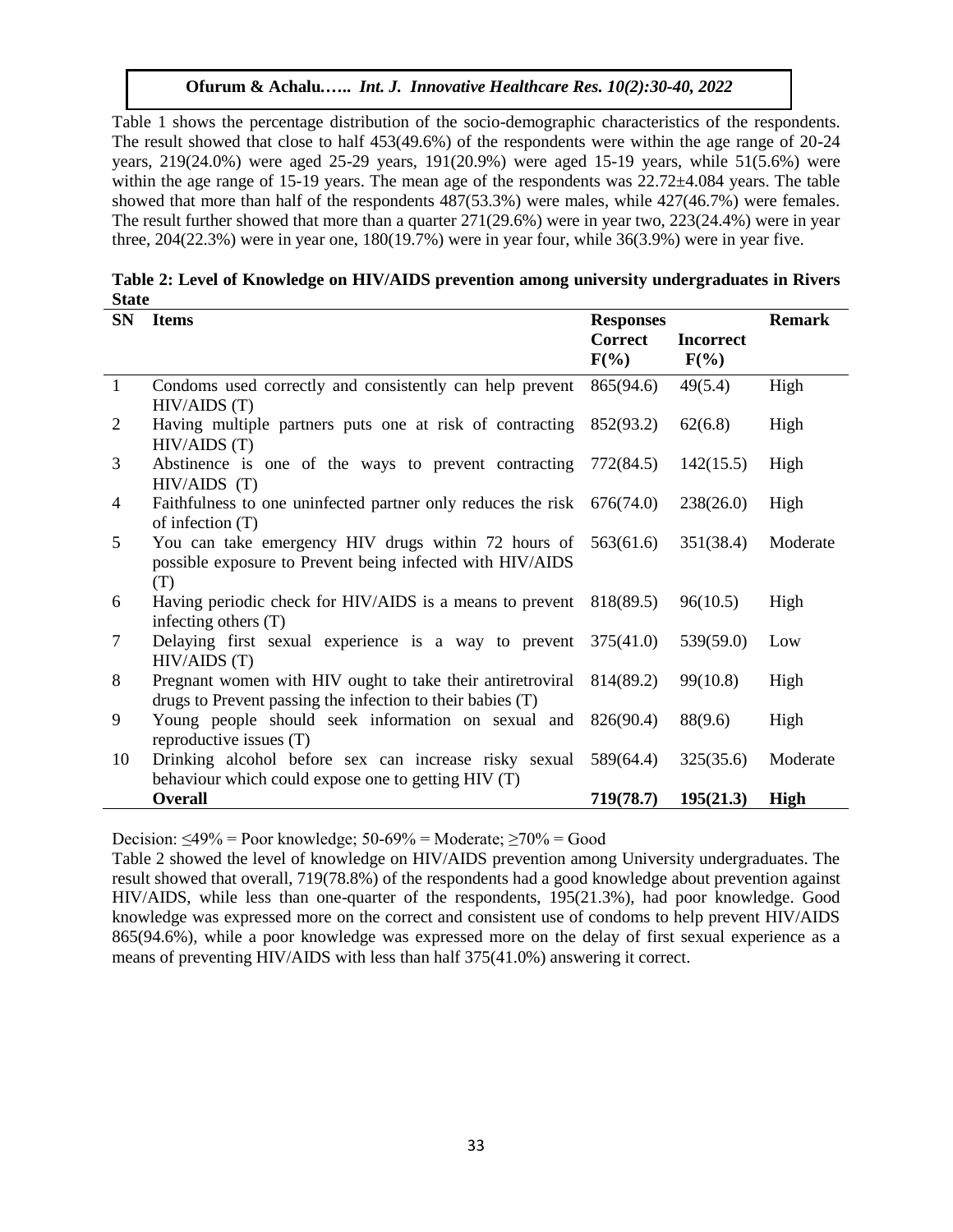**Ofurum & Achalu***.***…..** *Int. J. Innovative Healthcare Res. 10(2):30-40, 2022*

|                                                                                                                            | Table 3: Level of Knowledge on HIV/AIDS prevention among University undergraduates based on age |                            |                            |                            |                           |                            |                               |                   |  |  |  |  |
|----------------------------------------------------------------------------------------------------------------------------|-------------------------------------------------------------------------------------------------|----------------------------|----------------------------|----------------------------|---------------------------|----------------------------|-------------------------------|-------------------|--|--|--|--|
| <b>Items</b>                                                                                                               |                                                                                                 | 15-19 years<br>$(N = 191)$ |                            | 20-24 years<br>$(N = 453)$ |                           | 25-29 years<br>$(N = 219)$ | $\geq$ 30 years<br>$(N = 51)$ |                   |  |  |  |  |
|                                                                                                                            | <b>Correct</b><br>$F(\% )$                                                                      | Incor.<br>$F(\% )$         | <b>Correct</b><br>$F(\% )$ | Incor.<br>$F(\%)$          | <b>Correct</b><br>$F(\%)$ | Incor.<br>$F(\% )$         | <b>Correct</b><br>$F(\%)$     | Incor.<br>$F(\%)$ |  |  |  |  |
| 1. Condoms used correctly and consistently<br>can help prevent HIV                                                         | 185(96.9)                                                                                       | 6(3.1)                     | 429(94.7)                  | 24(5.3)                    | 203(92.7)                 | 16(7.3)                    | 48(94.1)                      | 3(5.9)            |  |  |  |  |
| 2. Having multiple partners puts one at risk<br>of contracting HIV                                                         | 176(92.1)                                                                                       | 15(7.9)                    | 419(92.5)                  | 34(7.5)                    | 207(94.5)                 | 12(5.5)                    | 50(98.0)                      | 1(2.0)            |  |  |  |  |
| 3. Abstinence is one of the ways to prevent<br>contracting HIV                                                             | 161(84.3)                                                                                       | 30(15.7)                   | 384(84.8)                  | 69(15.2)                   | 185(84.5)                 | 34(15.5)                   | 42(82.4)                      | 9(17.6)           |  |  |  |  |
| 4. Faithfulness to one uninfected partner<br>only reduces the risk of infection                                            | 143(74.9)                                                                                       | 48(25.1)                   | 352(77.7)                  | 101(22.3)                  | 151(68.9)                 | 68(31.1)                   | 30(58.8)                      | 21(41.2)          |  |  |  |  |
| 5. One can take emergency HIV drugs<br>within 72 hours of possible exposure to<br>Prevent being infected                   | 149(78.0)                                                                                       | 42(22.0)                   | 268(59.2)                  | 185(40.8)                  | 118(53.9)                 | 101(46.1)                  | 28(54.9)                      | 23(45.1)          |  |  |  |  |
| 6. Having periodic check for HIV is a means<br>to prevent infecting others                                                 | 172(90.1)                                                                                       | 19(9.9)                    | 398(87.)                   | 55(12.1)                   | 202(92.2)                 | 17(7.8)                    | 46(90.2)                      | 5(9.8)            |  |  |  |  |
| 7. Delaying first sexual experience is a way<br>to prevent HIV                                                             | 71(37.2)                                                                                        | 120(62.8)                  | 191(42.2)                  | 262(57.8)                  | 98(44.7)                  | 121(55.3)                  | 15(29.4)                      | 36(70.6)          |  |  |  |  |
| 8. Pregnant women with HIV ought to take<br>their antiretroviral drugs to Prevent passing<br>the infection to their babies | 162(84.8)                                                                                       | 29(15.2)                   | 405(89.4)                  | 48(10.6)                   | 207(94.5)                 | 12(5.5)                    | 41(80.4)                      | 10(19.6)          |  |  |  |  |
| 9. Young people should seek information on<br>sexual and reproductive issues                                               | 172(90.1)                                                                                       | 19(9.9)                    | 411(90.7)                  | 42(9.3)                    | 200(91.3)                 | 19(8.7)                    | 43(84.3)                      | 8(15.7)           |  |  |  |  |
| 10. Drinking alcohol before sex can<br>increase risky sexual behaviour which could<br>expose one to getting HIV            | 43(22.5)                                                                                        | 148(77.5)                  | 293(64.7)                  | 160(35.3)                  | 127(58.0)                 | 92(42.0)                   | 21(41.2)                      | 30(58.8)          |  |  |  |  |
| Overall                                                                                                                    | 146(76.4)                                                                                       | 45(23.6)                   | 355(78.4)                  | 98(21.6)                   | 172(78.5)                 | 47(21.5)                   | 38(74.5)                      | 13(25.5)          |  |  |  |  |

# **Table 3: Level of Knowledge on HIV/AIDS prevention among University undergraduates based on age**

Table 3 revealed the level of knowledge on HIV/AIDS prevention among University undergraduates based on age. The result showed that all the age groups had good knowledge of HIV/AIDS prevention. However, more knowledge was exhibited as shown: 25-29 years (78.5%) > 20-24 years  $(78.4\%)$ ,  $>15-19$  years  $(76.4\%)$   $> 30$  years and above  $(74.5\%)$ . Thus the highest knowledge was within the age bracket of 25-29 years followed by those in the age group of 20-24 years, and those of 15-19 years' age group. The 30 years and above age group had the least knowledge.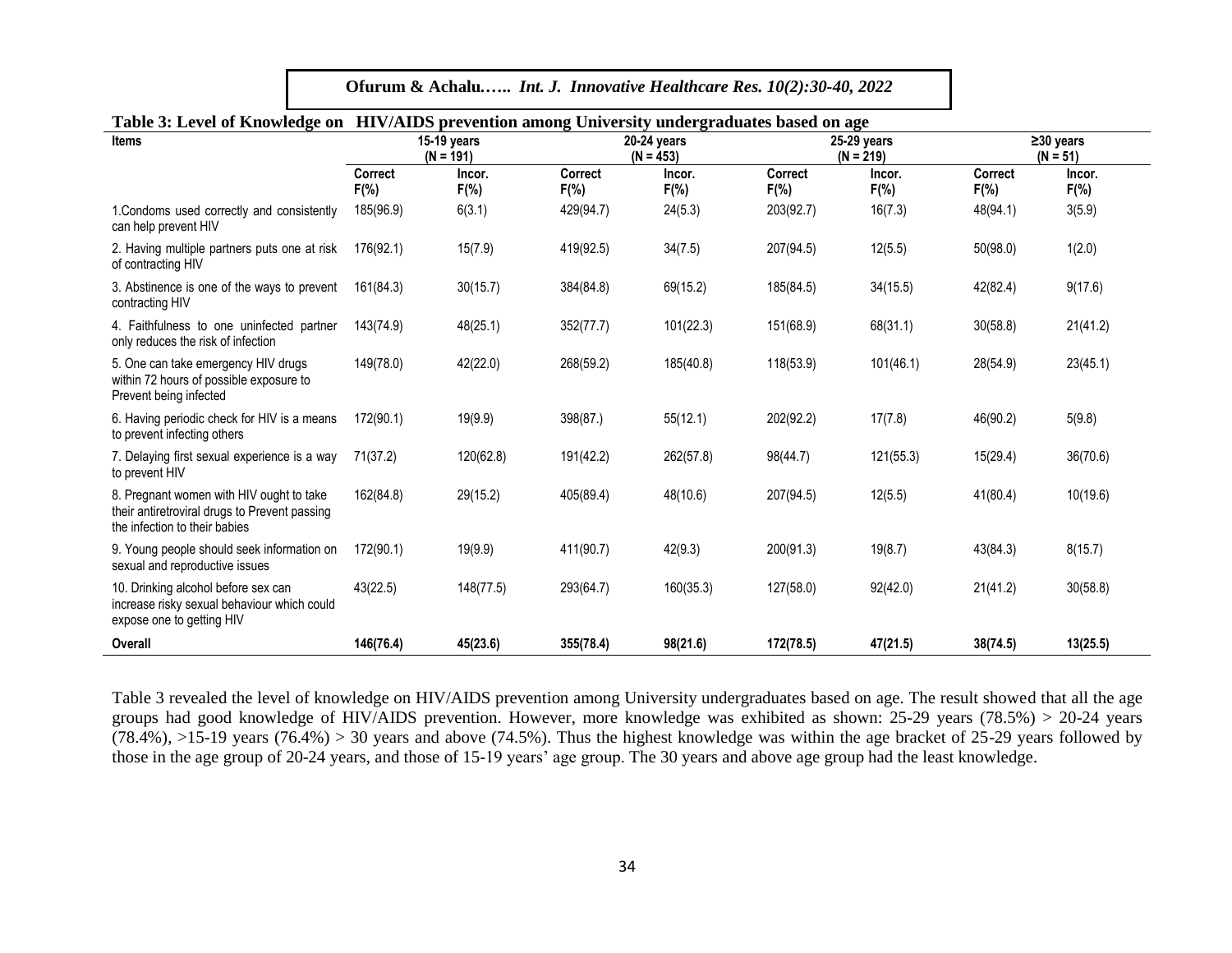| <b>SN</b>      | <b>Items</b>                                                                                                              |                    | Male<br>$(N = 487)$ |                           | <b>Female</b><br>$(N = 427)$ |  |  |
|----------------|---------------------------------------------------------------------------------------------------------------------------|--------------------|---------------------|---------------------------|------------------------------|--|--|
|                |                                                                                                                           | Correct<br>$F(\%)$ | Incor.<br>$F(\%)$   | <b>Correct</b><br>$F(\%)$ | Incor.<br>$F(\%)$            |  |  |
| 1              | Condoms used correctly and consistently can help prevent HIV/AIDS                                                         | 458(94.0)          | 29(6.0)             | 407(95.3)                 | 20(4.7)                      |  |  |
| $\overline{2}$ | Having multiple partners puts one at risk of contracting HIV/AIDS                                                         | 446(91.6)          | 41(8.4)             | 406(95.1)                 | 21(4.9)                      |  |  |
| 3              | Abstinence is one of the ways to prevent contracting HIV/AIDS                                                             | 410(84.2)          | 77(15.8)            | 362(84.8)                 | 65(15.2)                     |  |  |
| $\overline{4}$ | Faithfulness to one uninfected partner only reduces the risk of infection                                                 | 352(72.3)          | 135(27.7)           | 324(75.9)                 | 103(24.1)                    |  |  |
| 5              | One can take emergency HIV/AIDS drugs within 72 hours of possible exposure to<br>Prevent being infected                   | 296(60.8)          | 191(39.2)           | 267(62.5)                 | 160(37.5)                    |  |  |
| 6              | Having periodic check for HIV/AIDS is a means to prevent infecting others                                                 | 430(88.3)          | 57(11.7)            | 388(90.9)                 | 39(9.1)                      |  |  |
| 7              | Delaying first sexual experience is a way to prevent HIV/AIDS                                                             | 174(35.7)          | 313(64.3)           | 201(47.1)                 | 226(52.9)                    |  |  |
| 8              | Pregnant women with HIV/AIDS ought to take their antiretroviral drugs to Prevent<br>passing the infection to their babies | 436(89.5)          | 51(10.5)            | 379(88.8)                 | 48(11.2)                     |  |  |
| 9              | Young people should seek information on sexual and reproductive issues                                                    | 444(91.2)          | 43(8.8)             | 382(89.5)                 | 45(10.5)                     |  |  |
| 10             | Drinking alcohol before sex can increase risky sexual behaviour which could<br>expose one to getting HIV/AIDS             | 298(61.2)          | 189(38.8)           | 291(68.1)                 | 136(31.9)                    |  |  |
|                | <b>Overall</b>                                                                                                            | 377(77.4)          | 110(22.5)           | 342(80.1)                 | 85(19.9)                     |  |  |

# **Table 4: Level of Knowledge of HIV/AIDS prevention among University undergraduates based on gender**

Table 4 showed the level of knowledge of HIV/AIDS prevention among undergraduates based on gender. The result showed a high level of knowledge among the males and females, but high knowledge was found more among the females (80.1%) than the males (77.4%). However, more than half of the respondents (539, 58.9%) did not know that delaying the first sexual experience was a preventive measure.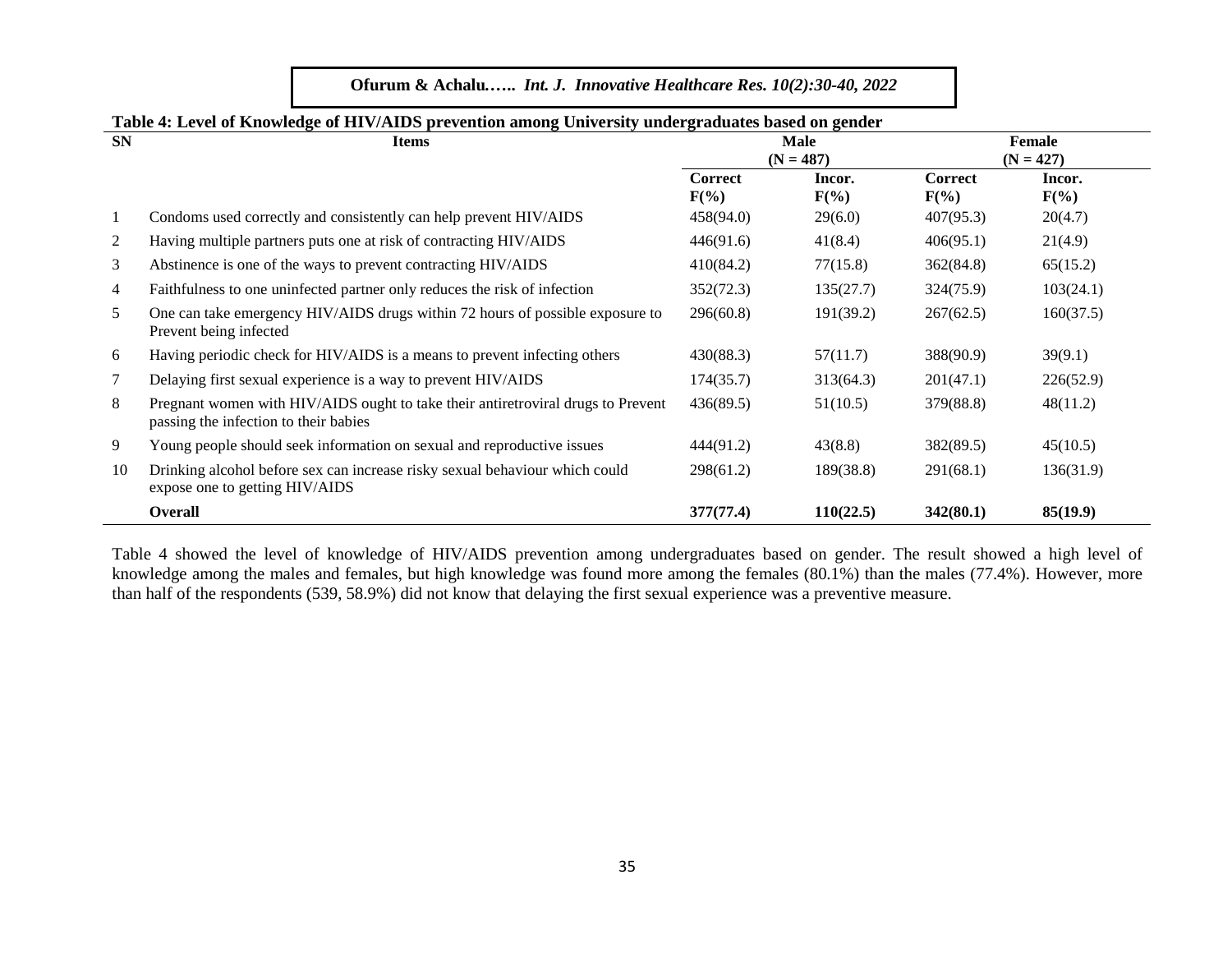| Table 5: Level of Knowledge of HIV/AIDS prevention among University undergraduates in Rivers State based on the year of study |               |              |                |               |                |              |                |              |              |                         |
|-------------------------------------------------------------------------------------------------------------------------------|---------------|--------------|----------------|---------------|----------------|--------------|----------------|--------------|--------------|-------------------------|
| <b>Items</b>                                                                                                                  | Years 1       |              |                | Year 2        |                | Years 3      |                | Year 4       |              | Year 5                  |
|                                                                                                                               |               | $(N = 204)$  |                | $(N = 271)$   |                | $(N = 223)$  |                | $(N = 180)$  |              | $(N = 36)$              |
|                                                                                                                               | Correct       | Incor.       | <b>Correct</b> | Incor.        | <b>Correct</b> | Incor.       | <b>Correct</b> | Incor.       | Correct      | Incor.                  |
|                                                                                                                               | $F(\% )$      | $F(\%)$      | $F(\%)$        | $F(\%)$       | $F(\%)$        | $F(\%)$      | $F(\% )$       | $F(\%)$      | $F(\%)$      | $F(\%)$                 |
| 1. Condoms used correctly and consistently                                                                                    | 196           | 8            | 259            | 12            | 211            | 12           | 169            | 11           | 30           | 6                       |
| can help prevent HIV/AIDS                                                                                                     | (96.1)        | (3.9)        | (95.6)         | (4.4)         | (94.6)         | (5.4)        | (93.9)         | (6.1)        | (83.3)       | (16.7)                  |
| 2. Having multiple partners puts one at risk                                                                                  | 190           | 14(          | 247            | 24            | 215            | 8            | 169            | 11           | 31           | 5                       |
| of contracting HIV/AIDS                                                                                                       | (93.1)        | 6.9)         | (91.1)         | (8.9)         | (96.4)         | (3.6)        | (93.9)         | (6.1)        | (86.1)       | (13.9)                  |
| 3. Abstinence is one of the ways to prevent                                                                                   | 155           | 49           | 247            | 24            | 196            | 27           | 141            | 39           | 33           | 3                       |
| contracting HIV/AIDS                                                                                                          | (76.0)        | (24.0)       | (91.1)         | (8.9)         | (87.9)         | (12.1)       | (78.3)         | (21.7)       | (91.7)       | (8.3)                   |
| 4. Faithfulness to one uninfected partner                                                                                     | 150           | 54           | 202            | 69            | 167            | 56           | 128            | 52           | 29           | $\tau$                  |
| only reduces the risk of infection                                                                                            | (73.5)        | (26.5)       | (74.5)         | (25.5)        | (74.9)         | (25.1)       | (71.1)         | (28.9)       | (80.6)       | (19.4)                  |
| 5. One can take emergency HIV drugs<br>within 72 hours of possible exposure to<br>Prevent being infected                      | 140<br>(68.6) | 64<br>(31.4) | 150<br>(55.4)  | 121<br>(44.6) | 133<br>(59.6)  | 90<br>(40.4) | 119<br>(66.1)  | 61<br>(33.9) | 21<br>(58.3) | 15<br>(41.7)            |
| 6. Having periodic check for HIV is a                                                                                         | 182           | 22           | 235            | 36            | 205            | 18           | 166            | 14           | 30           | 6                       |
| means to prevent infecting others                                                                                             | (89.2)        | (10.8)       | (86.7)         | (13.3)        | (91.9)         | (8.1)        | (92.2)         | (7.8)        | (83.3)       | (16.7)                  |
| 7. Delaying first sexual experience is a way                                                                                  | 91            | 113          | 113            | 158           | 86             | 137          | 78             | 102          | $\tau$       | 29                      |
| to prevent HIV/AIDS                                                                                                           | (44.6)        | (55.4)       | (41.7)         | (58.3)        | (38.6)         | (61.4)       | (43.3)         | (56.7)       | (19.4)       | (80.6)                  |
| 8. Pregnant women with HIV ought to take<br>their antiretroviral drugs to Prevent passing<br>the infection to babies          | 178<br>(87.3) | 26<br>(12.7) | 239<br>(88.2)  | 32<br>(11.8)  | 196<br>(87.9)  | 27<br>(12.1) | 166<br>(92.2)  | 14<br>(7.8)  | 36<br>(100)  | $\overline{0}$<br>(0.0) |
| 9. Young people should seek information                                                                                       | 183           | 21           | 256            | 15            | 193            | 30           | 164            | 16           | 30           | 6                       |
| on sexual and reproductive issues                                                                                             | (89.7)        | (10.3)       | (94.5)         | (5.5)         | (86.5)         | (13.5)       | (91.1)         | (8.9)        | (83.3)       | (16.7)                  |
| 10. Drinking alcohol before sex can<br>increase risky sexual behaviour which<br>could expose one to getting HIV               | 155<br>(76.0) | 49<br>(24.0) | 162<br>(59.8)  | 109<br>(40.2) | 141<br>(63.2)  | 82<br>(36.8) | 106<br>(58.9)  | 74<br>(41.1) | 25<br>(69.4) | 11<br>(30.6)            |
| Overall                                                                                                                       | 160           | 44           | 213            | 58            | 176            | 47           | 146            | 34           | 28           | 8                       |
|                                                                                                                               | (78.4)        | (21.6)       | (78.6)         | (21.4)        | (78.9)         | (21.1)       | (81.1)         | (19.9)       | (77.8)       | (22.2)                  |

Table 5 revealed the level of knowledge of HIV/AIDS prevention among undergraduates based on the year of study. The result showed that the respondents in all the study years had a good knowledge of HIV/AIDS prevention, but the highest proportion was among those in year 4 (81.1%), > year 3 (78.9%), > year 2 (78.6%), and > year 1 (78.4%). Thus, based on the year of study, a high level of knowledge of HIV/AIDS prevention was found more among those in a higher year of study except for level 5, which had a proportion of 77.8%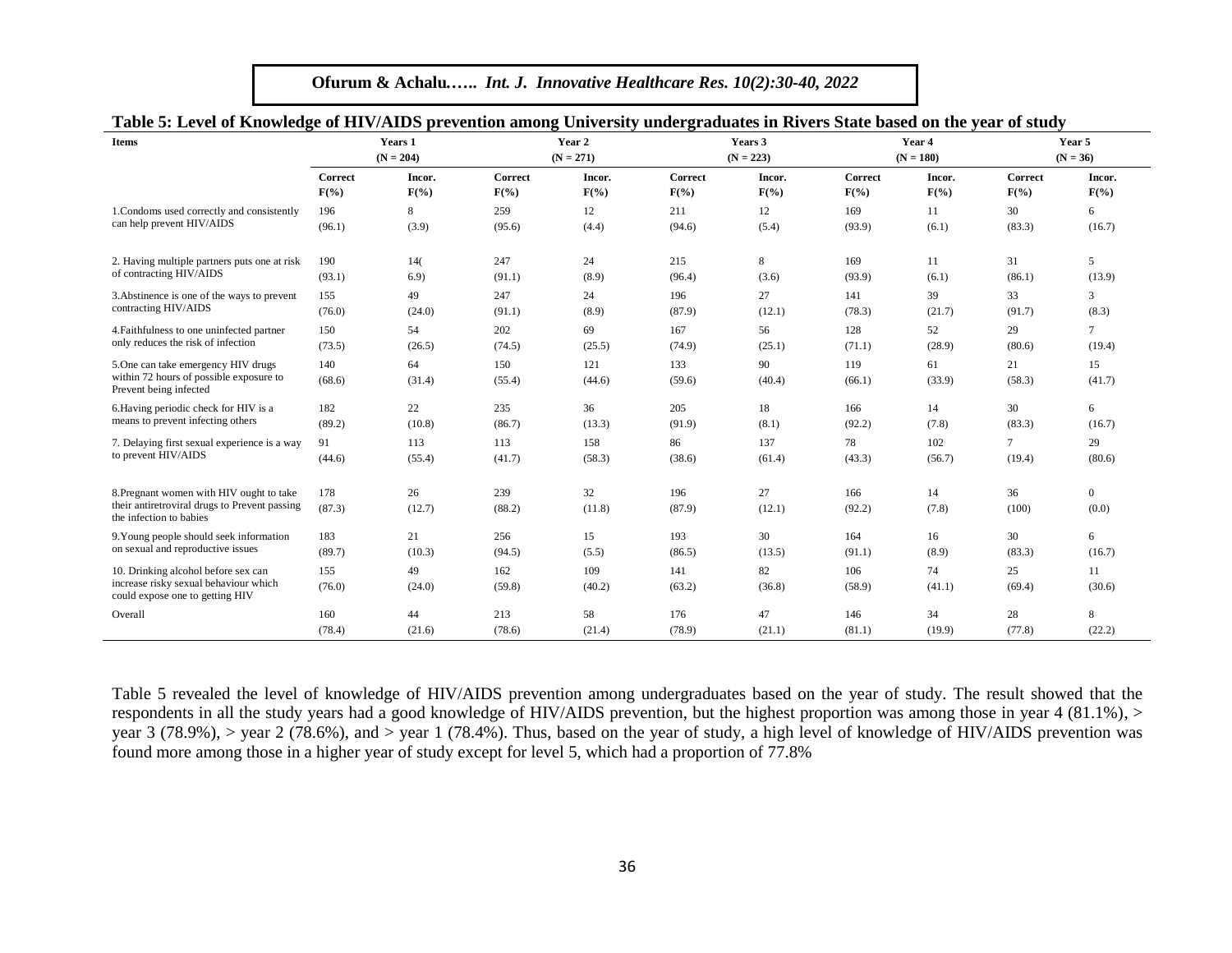**The age of the university undergraduates in Rivers State has no significant influence on the level of knowledge of HIV/AIDS prevention**

|  | Table 6: Chi-squared analysis of age and the level of knowledge of HIV/AIDS prevention among |  |  |  |  |  |  |
|--|----------------------------------------------------------------------------------------------|--|--|--|--|--|--|
|  | University undergraduates in Rivers State                                                    |  |  |  |  |  |  |

| Age          | Knowledge |           | <b>Total</b> | df | $X^2\mathbf{\text{-}value}$ | Р.     | <b>Decision</b>    |
|--------------|-----------|-----------|--------------|----|-----------------------------|--------|--------------------|
|              | Good      | Poor      |              |    |                             | values |                    |
|              | $F(\%)$   | $F(\%)$   |              |    |                             |        |                    |
| $15-19$      | 140(73.3) | 51(26.7)  | 191(100)     |    |                             |        |                    |
| 20-24        | 282(62.3) | 171(37.7) | 453(100)     | 3  | 13.373                      | 0.004  | <b>Significant</b> |
| 25-29        | 127(58.0) | 92(42.0)  | 219(100)     |    |                             |        |                    |
| $\geq 30$    | 27(52.9)  | 24(47.1)  | 51(100)      |    |                             |        |                    |
| <b>Total</b> | 576(63.0) | 338(37.0) | 914(100)     |    |                             |        |                    |
| _ _ _ _ _    | $\sim$    |           |              |    |                             |        |                    |

P<0.05 Significant

Table 6 displayed the Chi-squared test of significant association between age and the knowledge of HIV/AIDS prevention. The result showed that age had a significant influence on the level of knowledge of HIV/AIDS prevention as the p-value of 0.004 was less than 0.05 [ $X^2$ -value = 13.373; df = 3; P<0.05]. Therefore, the null hypothesis, which stated that age has no significant influence on the knowledge of HIV/AIDS prevention among University undergraduates in Rivers State was rejected.

**There is no difference in the level of knowledge of HIV prevention among university undergraduates in Rivers State based on gender**

Table 7: Z-test analysis showing the level of knowledge of HIV/AIDS prevention among university undergraduates in Rivers State based on gender.

| Gender                                                                                                                                                                                                                                                                                                                                                                                                                                                                                |     | Mean   | SD     | Df  | z-cal | p-value | <b>Decision</b> |  |
|---------------------------------------------------------------------------------------------------------------------------------------------------------------------------------------------------------------------------------------------------------------------------------------------------------------------------------------------------------------------------------------------------------------------------------------------------------------------------------------|-----|--------|--------|-----|-------|---------|-----------------|--|
| Male                                                                                                                                                                                                                                                                                                                                                                                                                                                                                  | 487 | 1.7892 | .15060 | 912 | 2.177 | 0.030   | Significant     |  |
| Female                                                                                                                                                                                                                                                                                                                                                                                                                                                                                | 427 | 1.8114 | 15632  |     |       |         |                 |  |
| $\mathbf{D} \cdot \mathbf{A} \cdot \mathbf{A} \cdot \mathbf{A} \cdot \mathbf{A} \cdot \mathbf{A} \cdot \mathbf{A} \cdot \mathbf{A} \cdot \mathbf{A} \cdot \mathbf{A} \cdot \mathbf{A} \cdot \mathbf{A} \cdot \mathbf{A} \cdot \mathbf{A} \cdot \mathbf{A} \cdot \mathbf{A} \cdot \mathbf{A} \cdot \mathbf{A} \cdot \mathbf{A} \cdot \mathbf{A} \cdot \mathbf{A} \cdot \mathbf{A} \cdot \mathbf{A} \cdot \mathbf{A} \cdot \mathbf{A} \cdot \mathbf{A} \cdot \mathbf{A} \cdot \mathbf{$ |     |        |        |     |       |         |                 |  |

P<0.05 Significant

Table 7 showed the z-test summary of the difference in the level of knowledge of HIV/AIDS prevention among University undergraduates in Rivers State based on gender. The result of the study showed that there was a significant difference at (z-cal = 2.177, df = 912,  $p = 0.030$ ). The p-value was p<0.05; therefore, the null hypothesis was therefore rejected. This demonstrated that there was a significant difference in the level of knowledge of HIV/AIDS prevention among undergraduates in Rivers State based on gender. The females had more knowledge compared to the males.

**The year of study of the University undergraduates in Rivers State has no significant influence on the level of knowledge of HIV/AIDS prevention.**

Table 8: Chi-squared analysis of year of study and the level knowledge of HIV/AIDS prevention among University undergraduates in Rivers State

| Year            | ັ<br>Knowledge |           | <b>Total</b> | df | $X^2$ -value | <b>P-values</b> | <b>Decision</b> |
|-----------------|----------------|-----------|--------------|----|--------------|-----------------|-----------------|
|                 | Good           | Poor      |              |    |              |                 |                 |
|                 | $F(\%)$        | $F(\%)$   |              |    |              |                 |                 |
| Yr1             | 132(64.7)      | 72(35.3)  | 204(100)     |    |              |                 |                 |
| Yr <sub>2</sub> | 167(61.6)      | 104(38.4) | 271(100)     | 4  | 0.936        | 0.919           | <b>Not</b>      |
| Yr3             | 143(64.1)      | 80(35.9)  | 223(100)     |    |              |                 | significan      |
| Yr4             | 113(62.8)      | 67(37.2)  | 180(100)     |    |              |                 |                 |
| Yr <sub>5</sub> | 21(58.3)       | 15(41.7)  | 15(100)      |    |              |                 |                 |
| <b>Total</b>    | 576(63.0)      | 338(37.0) | 914(100)     |    |              |                 |                 |

p>0.05 Not Significant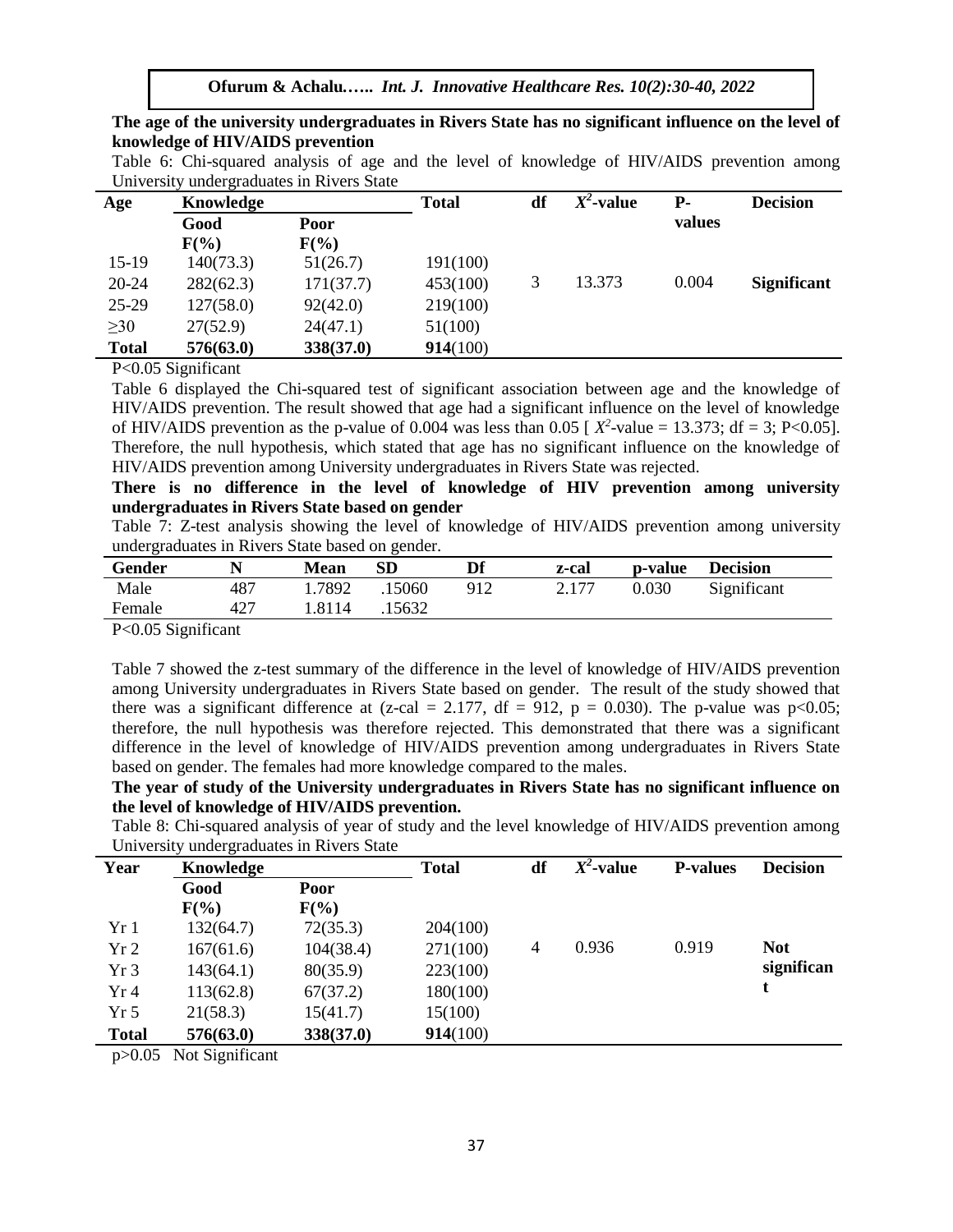Table 8 showed the Chi-squared analysis of year of study and the knowledge of HIV/AIDS prevention. The result showed that there was no significant influence of year of study on the knowledge of HIV/AIDS prevention as the p-value of 0.919 was greater than 0.05 [ $X^2$ -value = 0.936; df = 4; p>0.05]. Therefore, the null hypothesis, which stated that there is no significant influence on the level of knowledge and year of study of university undergraduates in Rivers State was retained.

### **DISCUSSION OF FINDINGS**

The result from this study showed that the majority of the respondents 719(78.7%) had a high level of knowledge of HIV/AIDS prevention. This study's finding was not surprising because the study respondents were university students who could have been likely exposed to health information, including the prevention of HIV/AIDS at some point or the other. This study's finding collaborates those of ((Ekşi & Kömürcü, 2014); Fawole et al. (2011); (Genz et al., 2017; Makwe, 2014; Oluwole et al., 2020; Samkange-Zeeb et al., 2011) whose findings showed a high knowledge of HIV/AIDS among the students. The finding is similar to the report of the Nigeria Demographic and Health Survey (NDHS, 2013) where there was a high knowledge on HIV prevention. However, the findings of this study differed from the findings of (Ajayi & Omotayo, 2010) where knowledge of HIV/AIDS was low. This variation might be due to the difference in the study locations.

Also, the findings of this study showed that there was a significant relationship between age and the knowledge of HIV/AIDS prevention [ $X^2$ -value = 13.373; df = 3; p<0.05]. This finding was in consonance with Ouzouni and Nakakis (2012), whose results showed that age had a significant effect on the knowledge of prevention towards HIV/AIDS. However, the findings of this study were not in line with that of Oluyemi et al. (2015), in which it was found that knowledge of HIV/AIDS among the respondents was not statistically significant based on age. The variations in the population, sample size, and study location could be implicated in the variance found between the two studies. Moreover, regarding gender, this study showed a high level of knowledge of HIV/AIDS prevention among both the males and females, but a slightly higher knowledge was found among the females (80.1%) compared to the males (77.4%). This finding corroborates that of Masavkar and Naikwadi (2016), whose study showed that female students had more awareness about STIs and HIV/AIDS than their male counterparts. The studies of (Anwar et al., 2010; Nsuami et al., 2010) with school students in Pulau Pinang and New Orleans respectively also showed that knowledge of HIV/AIDS was statistically significant based on gender  $(p<0.05)$ . Nevertheless, this study's findings were not in line with (Oluyemi et al., 2015; Svensson & Waern, 2013), who showed that HIV/AIDS knowledge was not statistically significant based on gender. This variation could be explained by the difference in the study areas or locations and the sample size used in both studies. Regarding year of study, the results showed that there was no significant relationship between level of study and the knowledge of HIV/AIDS prevention [ $X^2$ -value = 0.936; df = 4; p>0.05]. This study's finding was in line with Oluyemi et al. (2015), who showed that the knowledge of HIV/AIDS was not statistically significant based on the year of study. However, this finding was at variance with that of Oluwole et al. (2020), whose result showed that the level of educational study was statistically significant to the knowledge of prevention towards HIV/AIDS. This difference between the present study and that of Oluwole et al (2020) could be explained by the difference in the sample size used. The present study used a larger sample size which is more than twice the one being considered. Nonetheless, the finding of this study was not in line with that of Anwar et al. (2010), whose study among school students in Pulau Pinang showed that knowledge of HIV was statistically significant based on educational level (p<0.05). The sample size difference could explain this discrepancy between the present study and that of Anwar and colleagues. Also, this study's finding did not align with that of Asante (2013) which showed that knowledge was statistically significant based on the year of study. This variation between the present study and the one being considered might be because both studies were conducted at different locations.

### **CONCLUSION**

Based on the findings of the study, it was concluded that university undergraduates in Rivers State had a good knowledge of HIV/AIDS prevention and there was a statistically significant difference in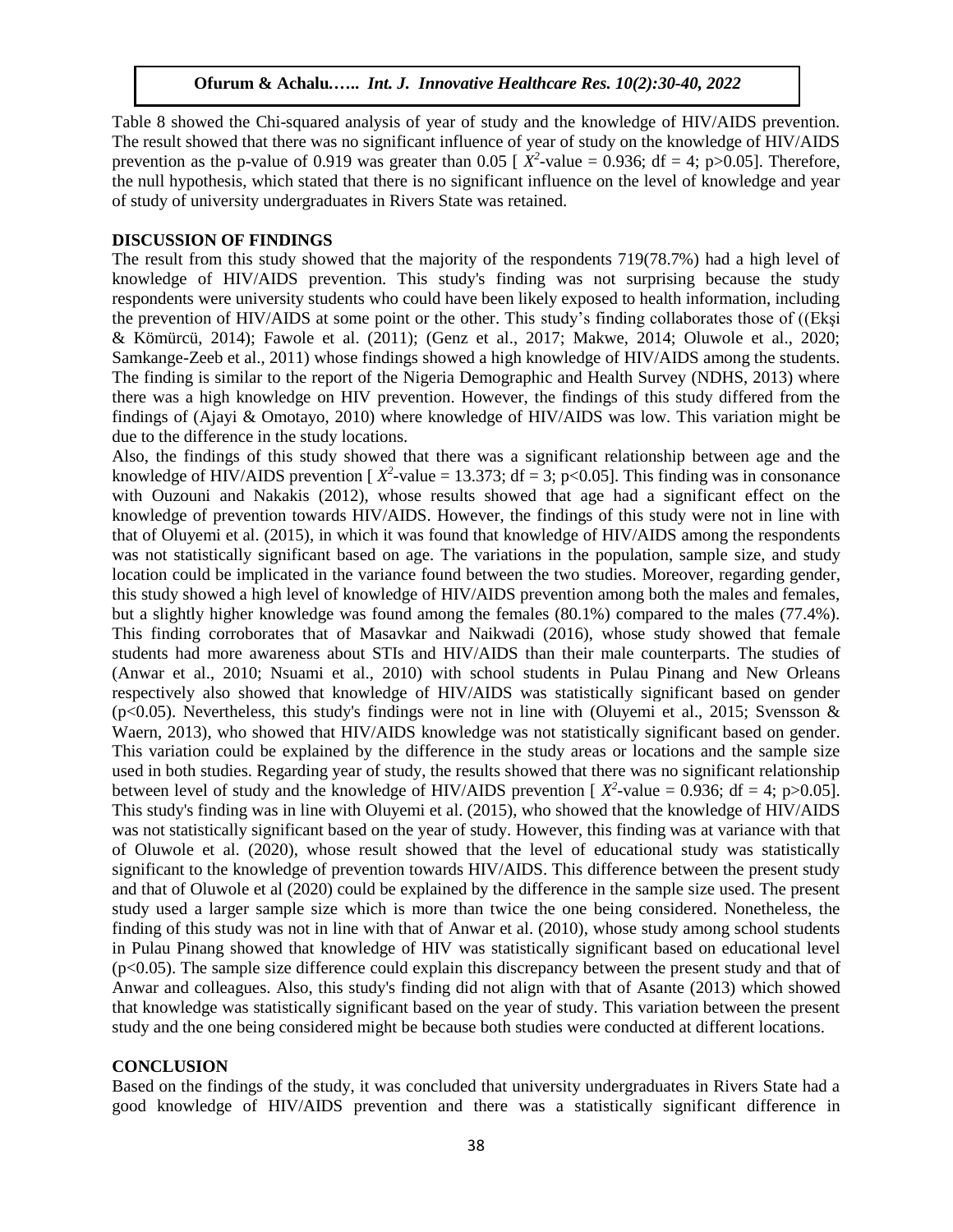knowledge based on gender and age but not with year of study of the students. The female respondents had a better knowledge compared with their male counterparts. In addition, the age group of 25-29 years had the greatest knowledge of HIV/AIDS prevention.

### **RECOMMENDATIONS**

Based on the findings of the study, the following recommendations were made:

- 1. The university management should encourage health education practitioners to organize intermittent school outreach programs on the prevention of HIV/AIDS among young people.
- 2. The individual university authorities should set up Youth Friendly Centres within the campuses to cater for the peculiar needs of young people.
- 3. Only health educators equipped with the skills to address youth-related issues such as sex, sexuality, and HIV/AIDS without bias should be employed as resource persons in such Centres.

### **REFERENCES**

- Abiodun, O., Sotunsa, J., Ani, F., & Jaiyesimi, E. (2014). Knowledge of HIV/AIDS and predictors of uptake of HIV counseling and testing among undergraduate students of a privately owned university in Nigeria. *BMC research notes*, *7*(1), 1-8.
- Ajayi, N., & Omotayo, B. (2010). Challenges of HIV/AIDS to undergraduate students: The librarians' reaction. *International Journal of Library and Information Science, 2*(2), 88-94.
- Anwar, M., Sulaiman, S. A. S., Ahmadi, K., & Khan, T. M. (2010). Awareness of school students on sexually transmitted infections (STIs) and their sexual behaviour: a cross-sectional study conducted in Pulau Pinang, Malaysia. *BMC public health, 10*(1), 47-54.
- Asante, K. O. (2013). HIV/AIDS knowledge and uptake of HIV counselling and testing among undergraduate private University students in Accra, Ghana. *Reproductive Health, 10*(1), 1-8.
- Assefa, Y., & Gilks, C. F. (2020). Ending the epidemic of HIV/AIDS by 2030: Will there be an endgame to HIV, or an endemic HIV requiring an integrated health systems response in many countries? *International Journal of Infectious Diseases, 100*, 273-277.
- Avert. (2020, August 5). *HIV and AIDS in Nigeria*. https://www.avert.org/professionals/hiv-aroundworld/sub-saharan-africa/nigeria#footnote7\_0m27wei
- Boyce, M. R., Katz, R., & Standley, C. J. (2019). Risk factors for infectious diseases in urban environments of sub-Saharan Africa: a systematic review and critical appraisal of evidence. *Tropical medicine and infectious disease, 4*(4), 123.
- Cincotta, R., & Weber, H. (2021). Youthful age structures and the risks of revolutionary and separatist conflicts. In *Global Political Demography* (pp. 57-92). Palgrave Macmillan, Cham.
- Eisinger, R. W., Dieffenbach, C. W., & Fauci, A. S. (2019). HIV viral load and transmissibility of HIV infection: undetectable equals untransmittable. *Jama, 321*(5), 451-452.
- Fawole, A., Ogunkan, D., & Adegoke, G. (2011). Sexual behaviour and perception of HIV/AIDS in Nigerian tertiary institutions: University of Ilorin, a case study. *Global journal of human social science, 11*(1), 1.
- Girum, T., Wasie, A., & Worku, A. (2018). The trend of HIV/AIDS for the last 26 years and predicting achievement of the 90–90-90 HIV prevention targets by 2020 in Ethiopia: a time series analysis. *BMC Infectious Diseases, 18*(1), 320-329.
- Laila, U., Akram, M., Shariati, M. A., Hashmi, A. M., Akhtar, N., Tahir, I. M., Ghauri, A. O., Munir, N., Riaz, M., & Akhter, N. (2019). Role of medicinal plants in HIV/AIDS therapy. *Clinical and Experimental Pharmacology and Physiology, 46*(12), 1063-1073.
- National Agency for the Control of AIDS. (2019, March 15). *Revised National HIV and AIDS Strategic Framework 2019-2021*. https://naca.gov.ng/wp-content/uploads/2019/03/Nanational-HIV-and-AIDS-Strategic-Framework-1.pdf
- Nigeria Demographic and Health Survey (NDHS) (2013). P*reliminary report.* National Population Commission.